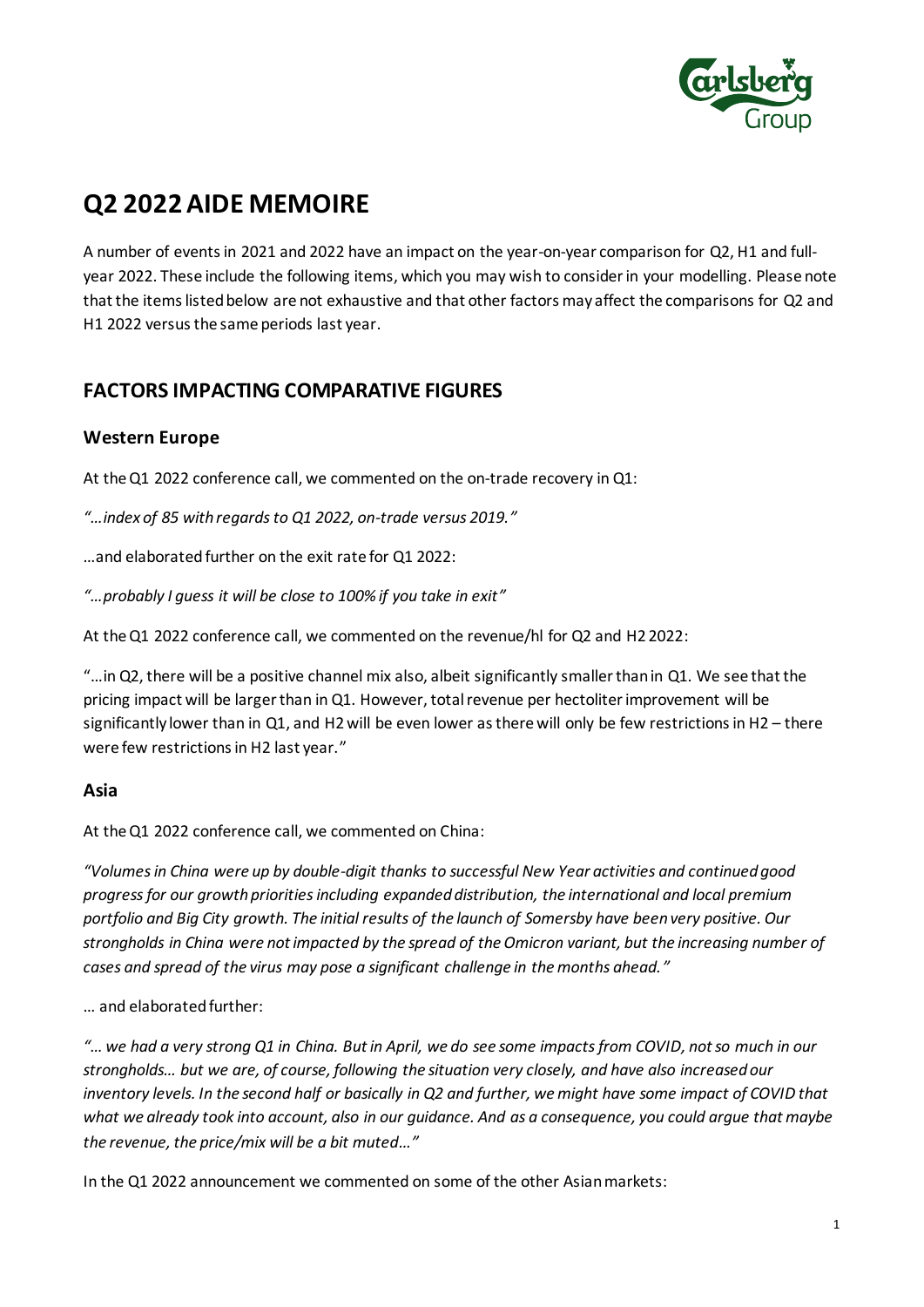*"Our Indian business had a slow start to the year, with January and February being impacted by the outbreak of Omicron and volumes in March rebounded, delivering record high monthly volumes.*

*We saw very good volume growth in Laos, Vietnam and Cambodia."*

## **Central & Eastern Europe**

In the Q1 2022 announcement we commented on the performance in parts of the region:

*"Volumes in the south-eastern part of the region and in some export & licence markets benefited from the recovery of the on-trade channel, which was subject to restrictions and lockdowns in Q1 2021. Revenue/hl improved across markets due to price increases, country mix and, in some markets, recovery of the on-trade channel."*

### **Costs**

At the Q1 2022 conference call, we commented on the expected COGS development for 2022:

*"If we exclude Russia from the previous guidance, then the COGS per hectoliter increase would have been around 8% to 10%. So the current expectation of 10% to 12% is a couple of percentage points higher than previously on a like-for-like basis."*

…and further commented on the phasing of COGS in 2022:

*"If you talk about COGS, the headwinds will be bigger in the second half than in first half."*

At the Q1 2022 conference call, we were asked about 2023 COGSdevelopment:

*"We're not going into details as to how much it is. We will do that at a later point when we talk about 2023. But we are very much aware of the mountain to climb, also for 2023, and we are preparing for that, including reviewing in details how to continue our strategy of making sure that we pass on COGS per hectoliter increases to revenue per hectoliter increases. So that something is not coming as a surprise to us and we know very much how much it is. And we're not commenting on the exact figure but we are aware and we are focused on making sure that we continue to pass it on."*

# **OUTLOOK**

In the Q1 2022 we reiterate earnings guidance for 2022:

*"The earnings expectations are based on the restated 2021 operating profit of DKK 10,129m, which excludes the business in Russia, and including operating profit of DKK 0 from Ukraine from 24 February 2022:*

*• Organic operating profit development of around -5% to +2%.*

*Fully excluding the Ukrainian business in 2021 and 2022, the above guidance would change to:*

*• Organic operating profit development of around -1% to +7%.*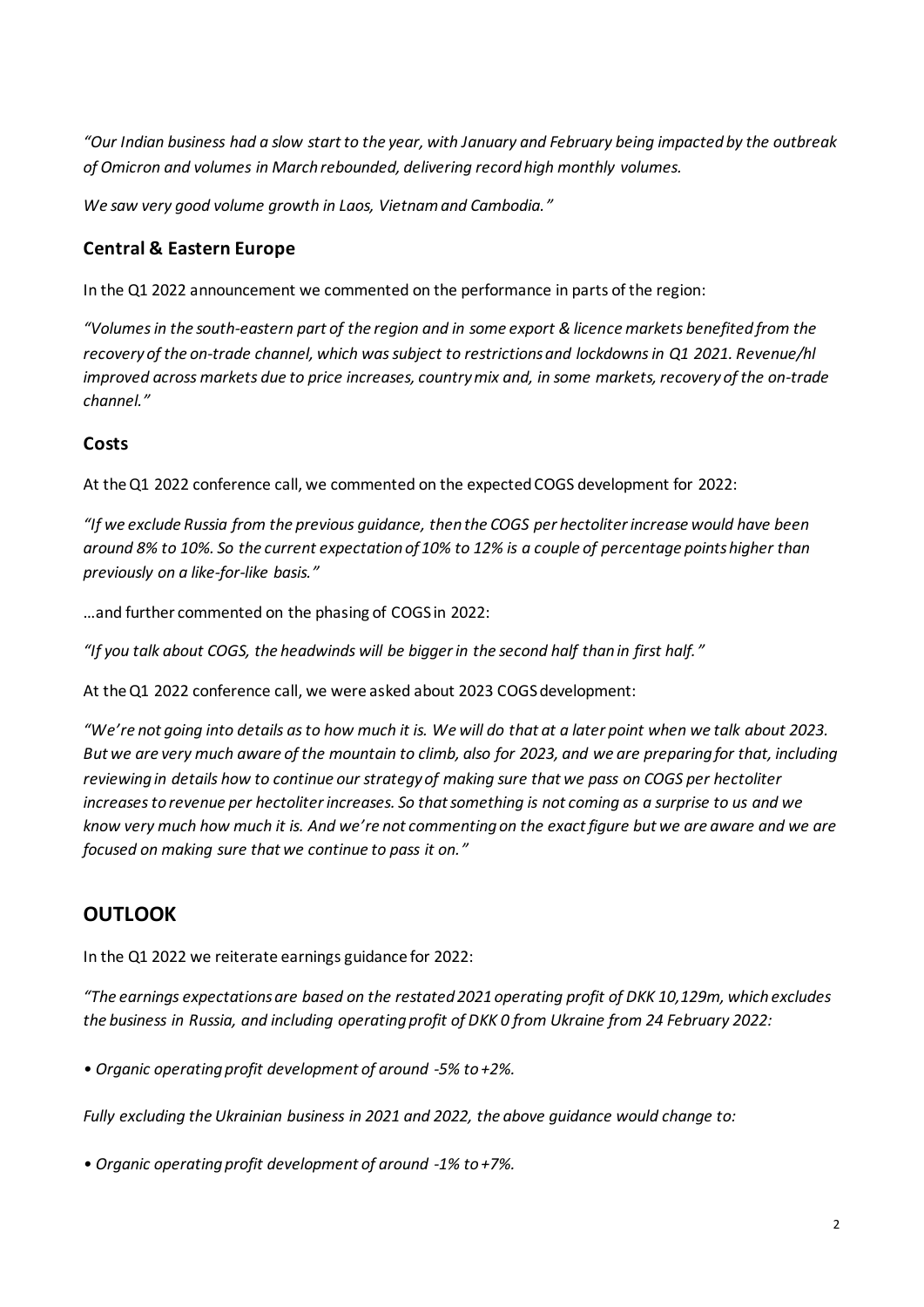*It must be emphasised that the earnings expectations are significantly more uncertain than usual, as the development of the war in Ukraine; continued uncertainty on input costs; possible supply chain disruptions; the COVID-19 pandemic, including possible government actions, particularly in China; consumer sentiment; and the macroeconomic development may all have significant implications for business performance during the remainder of the year.*

*Based on the spot rates at 27 April, we assume a translation impact of around DKK +350m (previously around DKK +400m).*

*Other relevant assumptions are:*

- *Financial expenses, excluding currency losses or gains, are expected to be around DKK 550-600m.*
- *The reported effective tax rate is expected to be around 22-23%.*
- *Capital expenditure at constant currencies is expected to be around DKK 4.5bn."*

At the Q1 2022 conference call we commented on the phasing of revenue and profits between quarters for 2022:

*"Revenue and profits for – and that's then your second question − revenue and profits for 2022 will be more frontend-loaded than usual. On top line, the Q1 is expected to be the strongest quarter of the year. Q2 will also be good due to expected better on-trade than last year, in particular in April and May. First half profit growth and margins are expected to be much better than the second half, partly due to last year's comps and also partly due to the comment from before of higher input and energy costs that will impact more in the second half than in first half."*

… and gave the following comment regarding COVID-19 restrictions in China included in the earnings guidance:

*"The guidance and the guidance range take into account some COVID-19 disruptions, also within our core markets, but not a full country-wide lockdown, which is not – also not what we are assuming."*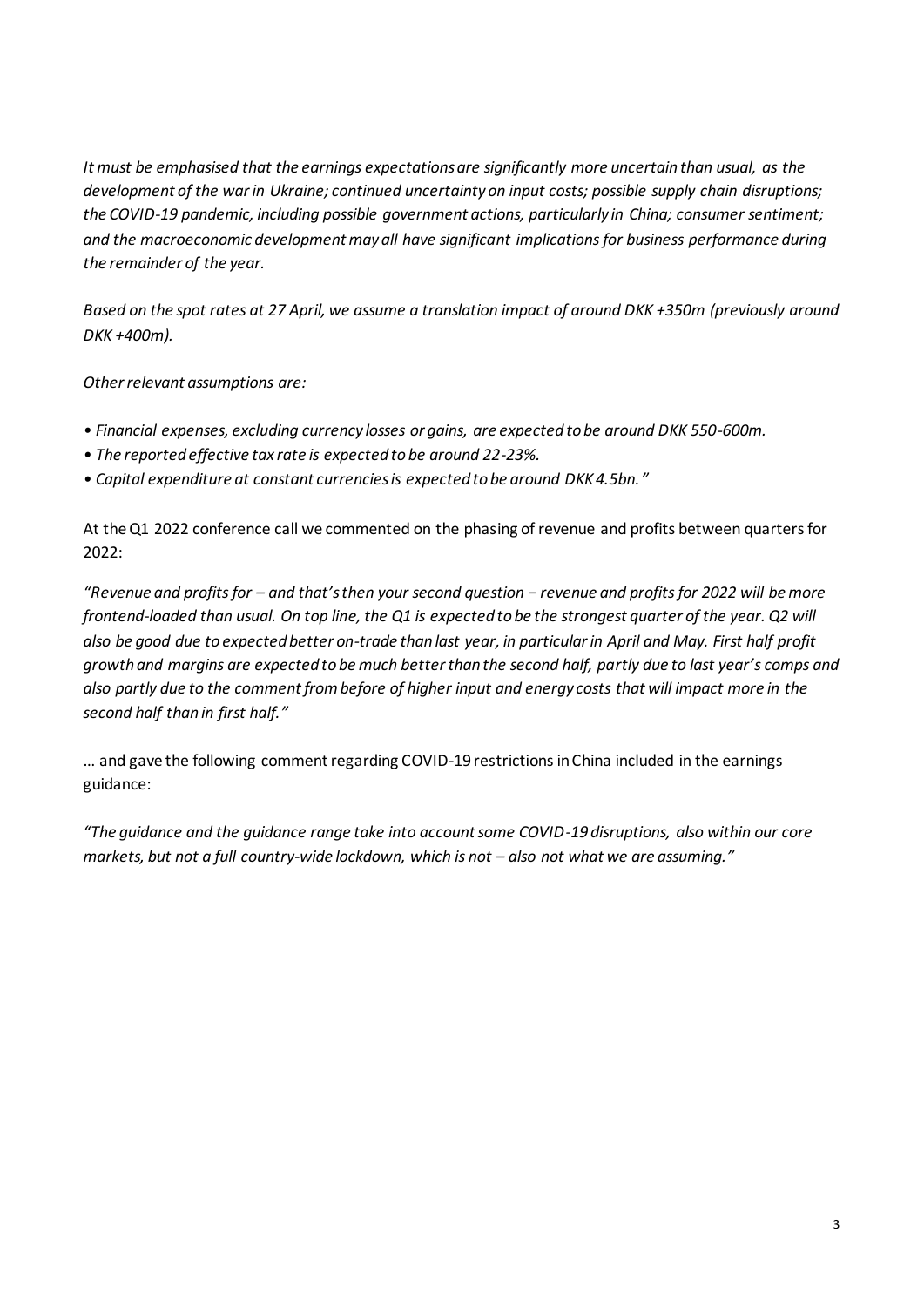## **ACCOUNTING TREATMENT OF RUSSIA AND UKRAINE**

At the Q1 2022 conference call we explained the accounting treatment of Russia and Ukraine:

*"Last week, we announced the key changes following the decision to divest the Russian business. As a consequence of this decision, the Russian business will be presented separately in the Group accounts as from the 1st of January 2022.* 

*In the P&L, the net result from the Russian business will be presented in one-line as "net result from Russian operations held for sale", and that is below profit after tax. In other words, revenue EBIT finance costs and tax from Russia will not be included in the respective P&L lines. The net result from Russia will include the write-down of the Russian net assets. I'll come back to that in just a moment.* 

*In the appendix to the Q1 announcement, we provide restated 2021 P&L and regional figures for the full year, the half-year and also for the quarters. Note that there are also small changes to the Western European numbers due to intercompany transactions. In the balance sheet, Russia will also be included as one-liners in both assets and liabilities.* 

*The divestment of the Russian business is complicated and may take up to 12 months. A few words on what will happen to equity when the divestment is completed. The accumulated currency translation reserve within equity related to the Russian business will be reclassified from equity to the income statement and included in the net result from the Russian business. After reclassification of the currency translation reserve, the amount will be recognized in retained earnings. Therefore, there will be no change to total equity. The reclassification will have no effect on the Group's tax position. As at end of March 2022, the accumulated currency translation reserve related to the Russian business represented a loss of around DKK 42 billion.* 

#### …and continued:

*"As a consequence of the decision to divest Russia and as a consequence of the operational impact from the war on Ukraine and on other parts of the region, several write-downs have been recognized.* 

*The Russian net assets all being reassessed at fair value, currently resulting in a write-down of approximately DKK 9.5 billion in the Russian P&L. This is not based on external offers for the business, but on a range of internal assumptions and subject to a very high level of uncertainty and volatility. Consequently, the fair*  value of the Russian business is highly sensitive to changes in the assumptions and may change until the final *value can be determined, based on an actual transaction. The write-down of the net assets related to the business in Russia will be included in net result from Russia operations held for sale in the P&L.* 

*In Ukraine, the war has of course impacted customers and sales outlets. And as a result, we have written down doubtful trade receivables, obsolute inventories and some commercial assets in total amounting to around DKK 300 million. This write-down will be recognized in special items.*